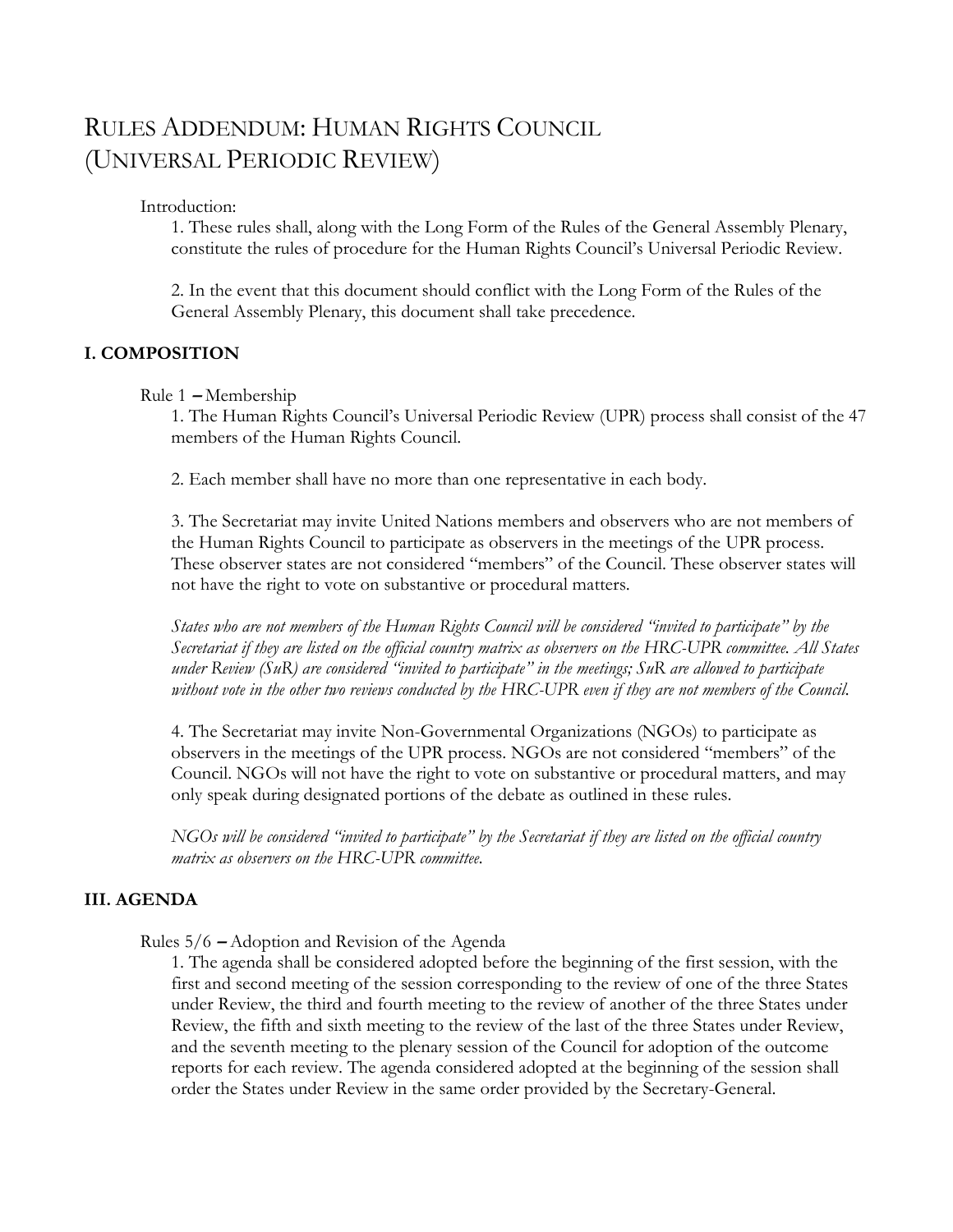2. At the discretion of the President, the Council may vote to reorder items within the agenda. Any such motion must be considered by the President to result in an agenda within the mandate of the Human Rights Council's Universal Periodic Review process.

#### Rule 7 – Explanatory Memorandum

Any item proposed for inclusion in the agenda shall be accompanied by an explanatory memorandum and, if possible, by basic documents.

*The "basic documents" provided by the Secretariat for consideration include the committee background guide, which serves as the OHCHR's compilation of information from treaty bodies, special procedures, UN agencies, and their own research into the country's human rights situation; the position papers of each State under Review, which represents the national report prepared by the State under Review on their human rights situation; and the compiled position papers of any invited NGOs, which represents the summary of civil society information provided to the OHCHR. These three basic documents will all be made available to delegates in advance of the conference.*

## **VI. CONDUCT OF BUSINESS**

#### Rule 20 **–** Speeches

1. No one may address the Council without having been previously recognized by the President. The President shall call upon speakers in the order in which they signify their desire to speak.

*In line with the philosophy and principles of NWMUN and its educational mission, and for the purpose of facilitating debate in a manner that accurately reflects the practices of the Universal Periodic Review, the President will recognize the State under Review at the beginning of their review period to explain their national report (position paper) as well as respond to the advance questions submitted by other countries (in their position papers). Following this, speakers will be recognized to ask further questions; the President may deviate from the signified desire of countries to speak in order to recognize the State under Review. The President will ensure that the final speech of the second of the two committee sessions devoted to the review is made by the State under Review. The normal speakers' time will apply to all speeches made by all states, with the exception of the initial presentation by the State under Review of their national report and responses to advance questions. This introductory statement will have a time determined by the President and applied equally to all three reviews.*

4. NGO representatives may speak at any time during the plenary session of the Council to adopt the recommendations of each review. NGOs may add themselves to the speakers list during this portion of the meeting, but may not during the reviews themselves.

*The "plenary portion of the Council" refers to the seventh and final committee session, during which the draft documents are debated, amended, and eventually voted upon. NGOs may not make formal speeches during the first six committee sessions, but may participate in every other manner as an observer of the review. These speeches shall be subject to the normal speakers' time.*

#### Rule 27 **–** Decision of competence

Decisions of competence are motions in which representatives challenge the relevance of a given agenda items or proposal to the Council. No motions for a decision of competence on the agenda of the Council shall be permitted.

#### Rule 30 **–** Proposals and amendments

Proposals and substantive amendments shall be submitted in writing to the Secretariat by the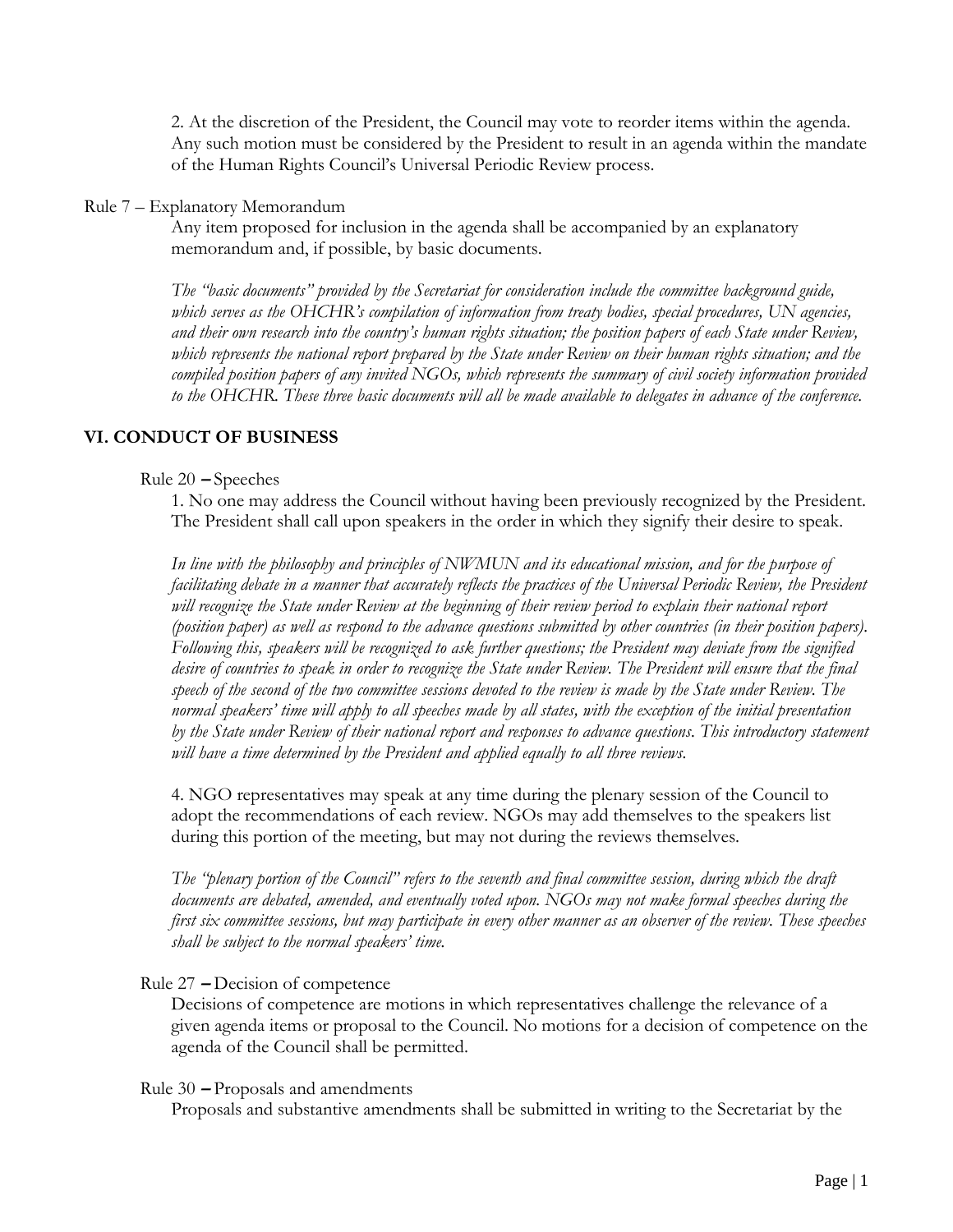submitting State, with the names of twenty percent of the members of the Council that would like the Council to consider the proposal or amendment. The Secretariat may, at its discretion, approve the proposal or amendment for circulation among the delegations. As a general rule, no proposal shall be put to the vote at any meeting of the Council unless copies of it have been circulated to all delegations. The President may, however, permit the discussion and consideration of proposals and amendments, even though such proposals and amendments have not been circulated. If the submitting State and sponsors agree to the adoption of an amendment, the proposal shall be modified accordingly and no vote shall be taken on the amendment. If any sponsors should oppose the adoption of an amendment, a substantive vote on the amendment shall be taken prior to the consideration of the proposal during voting procedure. A document modified in this manner shall be considered as the proposal pending before the Council for all purposes, including subsequent amendments.

*For purposes of this rule, all "proposals" shall be in the form of working papers prior to their approval by the Secretariat. Working papers will not be copied, or in any other way distributed, to the Council by the Secretariat. The distribution of such working papers is solely the responsibility of the sponsors of the working papers. Along these lines, and in furtherance of the philosophy and principles of NWMUN and for the purpose of advancing its*  educational mission, representatives should not directly refer to the substance of a working paper that has not yet *been accepted as a draft report.* 

After approval of a working paper, the proposals will be incorporated by the Secretariat into draft report segments for distribution to the plenary session of the Council. These draft report segments are the collective property of the Council; as such, the names of the sponsors will be removed. The copying and distribution of amendments is at the discretion of the Secretariat, but the text of all such amendments will be made available to all representatives.

*In line with the philosophy and principles of NWMUN and its educational mission, and for the purpose of facilitating debate in a manner that accurately reflects the practices of the Universal Periodic Review, the committee will vote on three draft report segments for each State under Review depending on whether the State under Review supports, would like to review, or rejects the recommendations. These draft report segments will be assembled by the Secretariat by combining portions of each working paper. The draft report segments that are adopted by the body will then be combined to form the outcome report for the State under Review.*

*Multiple working papers may be created, each with their own recommendation or multiple recommendations, but recommendations must be categorized into sections of the Working Paper based on the State under Review's response to the recommendation. Therefore, delegates must consult the State under Review before submitting a Working Paper. The Secretariat, upon accepting Working Papers, will take all recommendations supported by the State under Review from all Working Papers and combine each into a single Draft Report Segment. The Secretariat will do the same for those under consideration by the State under Review and opposed by the State under Review to create three Draft Report Segments for each State under Review (nine total). Following this, the draft report segment may still be amended, giving delegates the final authority on the text of the proposed reports that will be voted upon during the seventh committee session.*

## **VII. VOTING**

#### Rule 34 - Majority required

Adoption of a draft report consisting of recommendations to a State under Review shall require a two-thirds majority of the members present and voting. All other votes shall require a majority